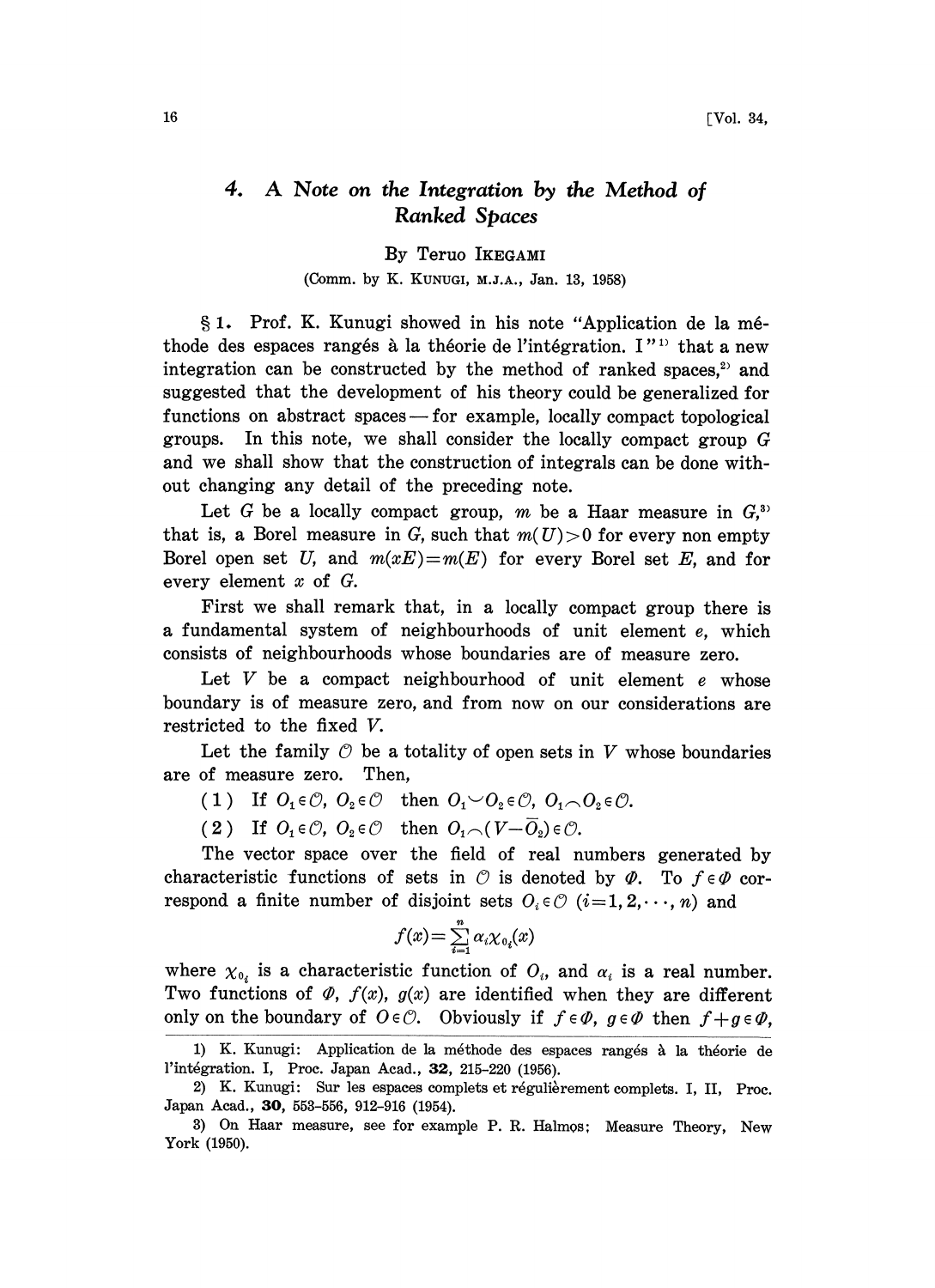$\alpha f \in \Phi$  ( $\alpha$  is real), and  $|f| \in \Phi$ , the set of point of discontinuity of f is of measure zero. For  $f \in \varPhi$  we define its integral

$$
\int f(x) dx = \sum_{i=1}^n \alpha_i m(O_i)
$$

where  $f(x) = \sum_{i=1}^{\infty} \alpha_i \chi_{0_i}(x)$ . This integral is clearly linear (with respect to f) and  $\int |f(x)| dx=0$  implies  $f(x)=0$ . If  $f(x) \ge 0$  then  $\int f(x) dx \ge 0$ , finally

$$
\left| \int f(x) dx \right| \leq \int |f(x)| dx \leq \sup_{x \in V} |f(x)| \cdot \sum_{i=1}^{n} m(O_i).
$$

By the well-known development of integral theory we proceed to enlarge the class of integrable functions and its integrals.<sup>4</sup> First we can prove following two important lemmas:

For every sequence  $\{f_n(x)\}\ (f_n \in \varPhi, n=1, 2, \cdots)$  which decreases to zero almost everywhere, the sequence of values of their integrals also tends to zero.

If for an increasing sequence  $\{f_n(x)\}\ (f_n \in \varPhi, n=1, 2, \cdots)$  the values of their integrals have a common bound, then the sequence  $\{f_n(x)\}$ tends almost everywhere to a finite limit.

In this situation, we set  $\varPhi_1$  the class of limit functions of increasing sequence  $\{f_n(x)\}\ (f_n \in \varPhi, \ n=1, 2, \cdots)$  having a common bound of their integrals. If  $f \in \Phi_1$  and almost everywhere  $\lim f_n(x) = f(x)$ , where  ${f<sub>n</sub>}$  is defining sequence of f, we define the integral of  $f(x)$ :

$$
\int f(x) dx = \lim_{n \to \infty} \int f_n(x) dx.
$$

This integral does not depend on the special choice of defining sequence of  $f(x)$ .

Next, we set  $\varPhi_2$  the class of functions which can be expressed by difference of two functions of  $\Phi_1$ . Its integral is defined as follows:

If  $f \in \varPhi_2$  is expressed as  $f(x)=f_1(x)-f_2(x)$ ,  $f_1 \in \varPhi_1$ ,  $f_2 \in \varPhi_1$  then:

$$
\int f(x) dx = \int f_1(x) dx - \int f_2(x) dx.
$$

 $\varPhi_2$  makes a vector space, and includes  $\varPhi_1$  and  $\varPhi$ , and there their integrals coincide. If  $f(x) \in \mathcal{D}_2$ ,  $f(x) \ge 0$  then  $\int f(x) dx \ge 0$ . If  $f \in \mathcal{D}_2$ then  $f^*$ ,  $f^-$  and  $|f| \in \varPhi_2$ .

Further we can prove the Beppo Levi's theorem.

Every increasing sequence  $\{h_n(x)\}\ (h_n \in \varPhi_2, \ n = 1, 2, \cdots)$  whose integrals have common bound converges almost everywhere to a limit function  $h \in \varPhi_2$  and integration can be carried out term by term.

<sup>4)</sup> Cf. F. Riesz and B. Sz.-Nagy: Lecons d'Analyse Fonctionnelle, Académie des Sciences de Hongrie (1952).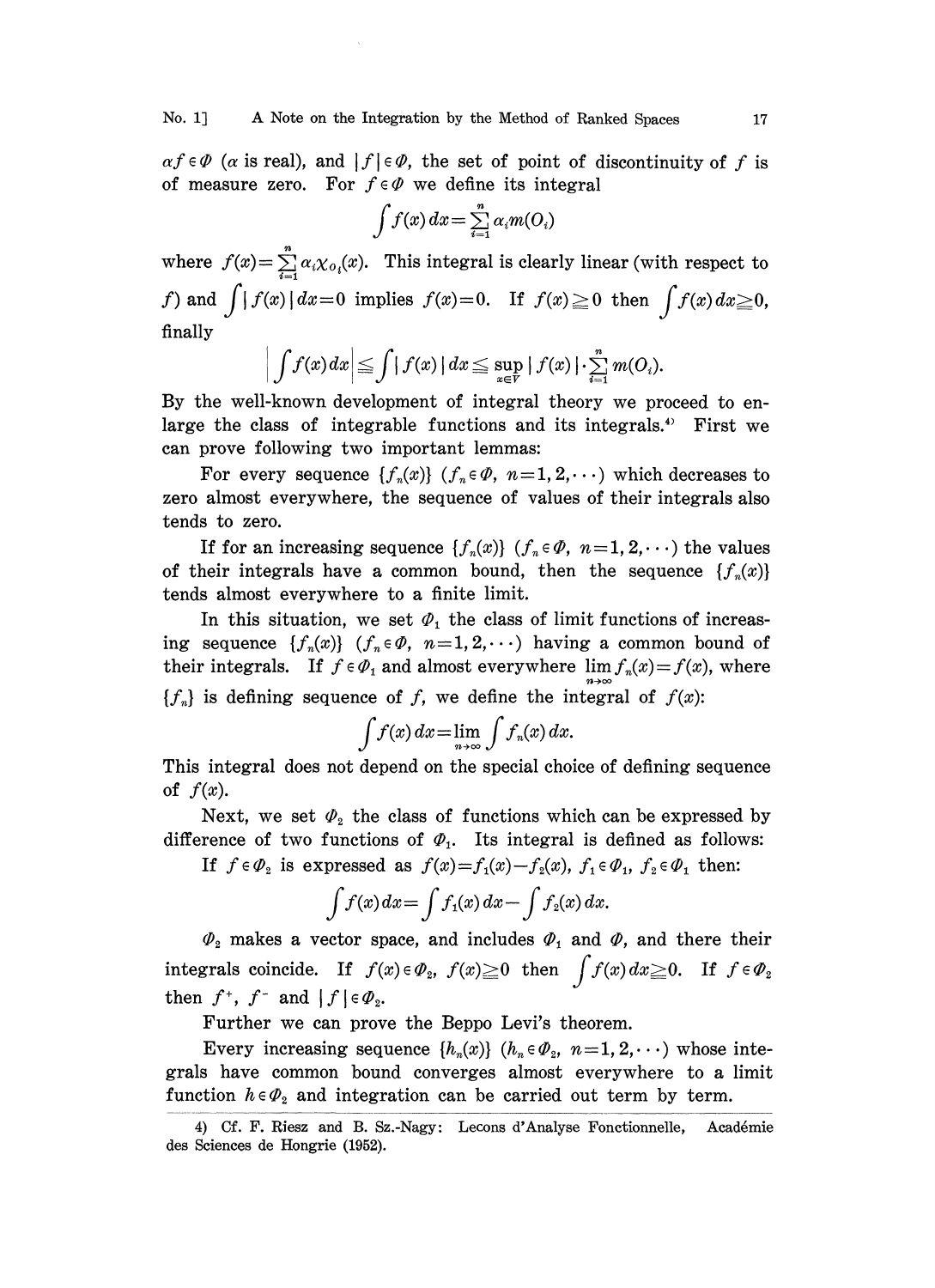As a corollary of this theorem.

Every series  $\sum_{n=1}^{\infty} k_n(x)$   $(k_n \in \Phi_2, n=1, 2, \cdots)$  for which  $\sum_{n=1}^{\infty} \int |k_n(x)| dx$ converges, converges itself almost everywhere to a function of  $\varPhi$ <sub>2</sub>, and the series can be integrated term by term.

Of course the affirming theorems of integrability of a limit function (Lebesgue's theorem, Fatou's lemma) are true. As an application of them we get:

If  $f \in \varPhi$  and B is a compact set then  $f \cdot \chi_B \in \varPhi_2$ . In fact it is sufficient to show that if  $0 \in \mathcal{O}$  then  $\chi_{\overline{\mathcal{O}}_C B} \in \varPhi_2$ ; in this case we can construct a sequence of open sets  $O^{(n)}$ , each of which is a union of a finite number of sets  $O_i \in \mathcal{O}$ , and  $O^{(1)} \supseteq O^{(2)} \supseteq \cdots \supseteq O^{(n)} \supseteq \cdots \supseteq \overline{O} \cap B$  and  $m\{O^{(n)}-(\overline{O}\cap B)\}\leq 2^{-n}$ . Denoting by  $f_n(x)$  the characteristic function of  $O^{(n)}$ ,  $\{f_n(x)\}\$  makes a decreasing sequence of functions of  $\phi$  which tends almost everywhere to  $\chi_{\overline{\mathcal{O}}_C,B}$ . Further, if  $f \in \mathcal{O}_2$  and B is a compact set then  $f \cdot \chi_B \in \varPhi_2$ . And finally, if  $f \in \varPhi_2$  and B is a Borel set then  $f \cdot \chi_B \in \varPhi_2$ . In fact, the family of set  $B$ , for which the proposition is true contains all compact sets and makes a  $\sigma$ -ring, therefore contains all Borel sets.

As a preparation we shall add the last one which concerns Haar measure.

Let B be a Borel set and  $m(B)=a$  then for any value b,  $a\geq b\geq 0$ there exists a Borel subset  $B' \subseteq B$  and  $m(B')=b$ . In fact we can assume  $a > b > 0$ , we select a natural number n such that  $a-1/n > b > 1/n$ , there exist an open Borel set  $U: U \ni e$ ,  $m(U) \leq 1/n$ , and a compact set  $C: C \subseteq B$ ,  $m(B-C) < 1/n$ . Since C is covered by a finite number of U.x, C contains a Borel set D,  $b \geq m(D) \geq b-1/n$ . By the same way, we can find a sequence of Borel sets  $D_n$ ,  $D_n \subseteq D_{n+1}$ ,  $\lim_{n\to\infty} m(D_n)=b$ . Therefore  $\bigcup_{n=1}^{\infty} D_n$  is a desired set.

2. After this preparation has been established, we shall proceed to a construction of integrals, which is quite parallel to the note of Prof. K. Kunugi.<sup>1)</sup>

First, we introduce into  $\varPhi$  (recall  $\varPhi$  is a vector space generated by characteristic functions of sets  $O(\epsilon \mathcal{O})$  topology and rank<sup>5</sup> so that they make  $\varPhi$  a uniform space and in the same time a ranked space. When positive integer or zero  $\nu$  and a closed set  $F \subseteq V$  are given we define a neighbourhood of the identically zero function 0,  $v(F, v; 0)$  as the totality of functions  $f(x)$  of  $\varPhi$  each of which has the following property:  $f(x)$  is a sum of two functions of  $\varPhi$ :

 $f(x) = p(x) + r(x)$ 

and they satisfy the following conditions:

5) See 2).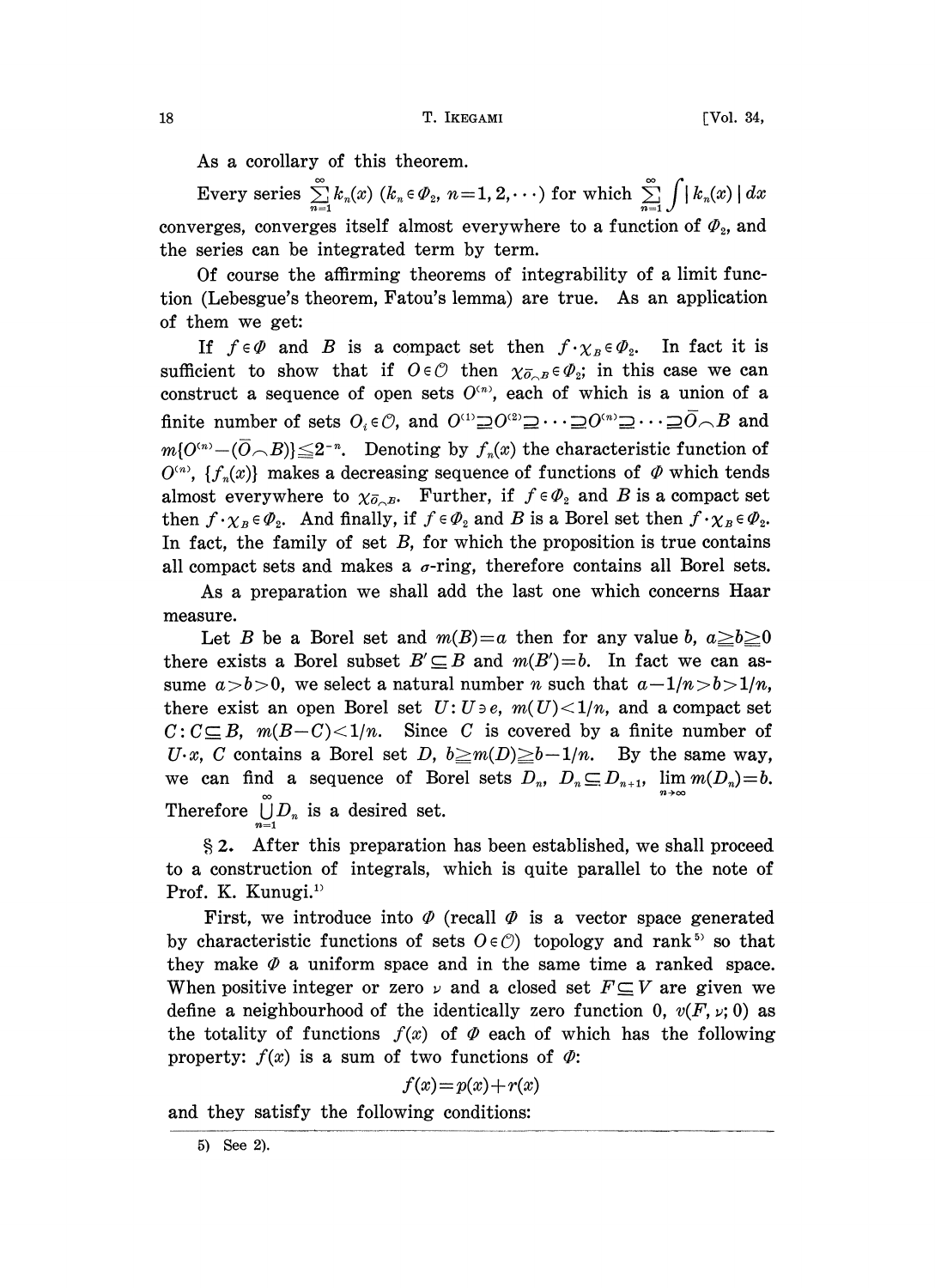$\lceil 1 \rceil$  r(x) vanishes for all  $x \in F$ . [2] We have  $\int |p(x)|dx < 2^{-\nu}$ .<br>[3] We have  $\int r(x)dx < 2^{-\nu}$ .

The neighbourhood of a function  $f \in \varPhi$ ,  $v(F, \nu; f)$  is defined as the totality of functions  $g \in \Phi$  such that  $g(x)-f(x)\in v(F, \nu; 0)$ .

We can find without difficulty that the neighbourhoods just defined satisfy the following propositions.

(1\*) All neighbourhoods  $v(F, \nu; 0)$  contain the function 0.

(2\*) If two arbitrary neighbourhoods of 0,  $v(F_1, \nu_1; 0)$  and  $v(F_2, \nu_2; 0)$  $\nu_2$ ; 0) are given there exist neighbourhoods  $v(F_s, \nu_s; 0)$  such that  $v(F_s, \nu_s; 0)$  $\nu_3$ ; 0)  $\subseteq v(F_1, \nu_1; 0) \sim v(F_2, \nu_2; 0).$ 

(3\*) For every neighbourhood of 0,  $v = v(F, v; 0)$ , we have  $v = v^{-1.6}$ 

(4\*) For any neighbourhood of 0,  $v=v(F, v; 0)$ , there exist neighbourhoods of 0,  $w=v(F', v'; 0)$  such that  $w^2 \subseteq v$ .

(5\*) If  $f \in \varPhi$  is not identically zero, there exists a neighbourhood of 0,  $v(F, \nu; 0)$ , which does not contain the function f.

These propositions show that  $\varPhi$  is a uniform space.

To define the rank, we shall remark that the sequence of neighbourhoods  $v(V, \nu; 0)$  ( $\nu = 0, 1, 2, \cdots$ ) is maximal monotone sequence.<sup>7</sup> Therefore the depth of the space  $\varPhi$  is  $\omega_0$ . The class  $\mathfrak{B}_{\nu}$  of neighbourhoods of rank  $\nu$  ( $\nu=0, 1, 2,...$ ) is defined as the totality of neighbourhoods  $v(F, \nu; f)$ ,  $f \in \Phi$  which satisfy the condition

$$
m(V-F){<}2^{-\nu}.
$$

Then, we can find that for any neighbourhood of f,  $v=v(F, \nu; f)$  and for any rank  $\mu$ , there exists a neighbourhood u of f such that u is contained in v and the rank of u is higher than  $\mu$ . Consequently,  $\varPhi$ is a ranked space.

We can introduce the notion of fundamental sequence and maximal collections quite similar to Prof. Kunugi.<sup>11</sup>

These notions are established, we can prove the following theorems: **THEOREM 1.** Let  $u=[u_n=v(F_n, v_n; f_n)]$  be a fundamental sequence. Then the functions  $f_n = f_n(x)$  tend almost everywhere in V to a function  $f(x)$ .

**THEOREM 2.** Let  $u = \{u_n(f_n)\}\$ ,  $v = \{v_n(g_n)\}\$  be fundamental sequences which belong to the same maximal collection. Set

$$
f(x) = \lim_{n \to \infty} f_n(x), \quad g(x) = \lim_{n \to \infty} g_n(x).
$$

Then, we have almost everywhere  $f(x)=g(x)$ . Therefore, if we identify two functions different only on a set of

<sup>6)</sup>  $v^{-1}$  denotes the set of all functions  $-f$  such that  $f \in v$ .  $w^2 = w \cdot w$  denotes the set of all functions  $f=g+h$  such that  $g\in w$ ,  $h\in w$ .

<sup>7)</sup> Cf. 2).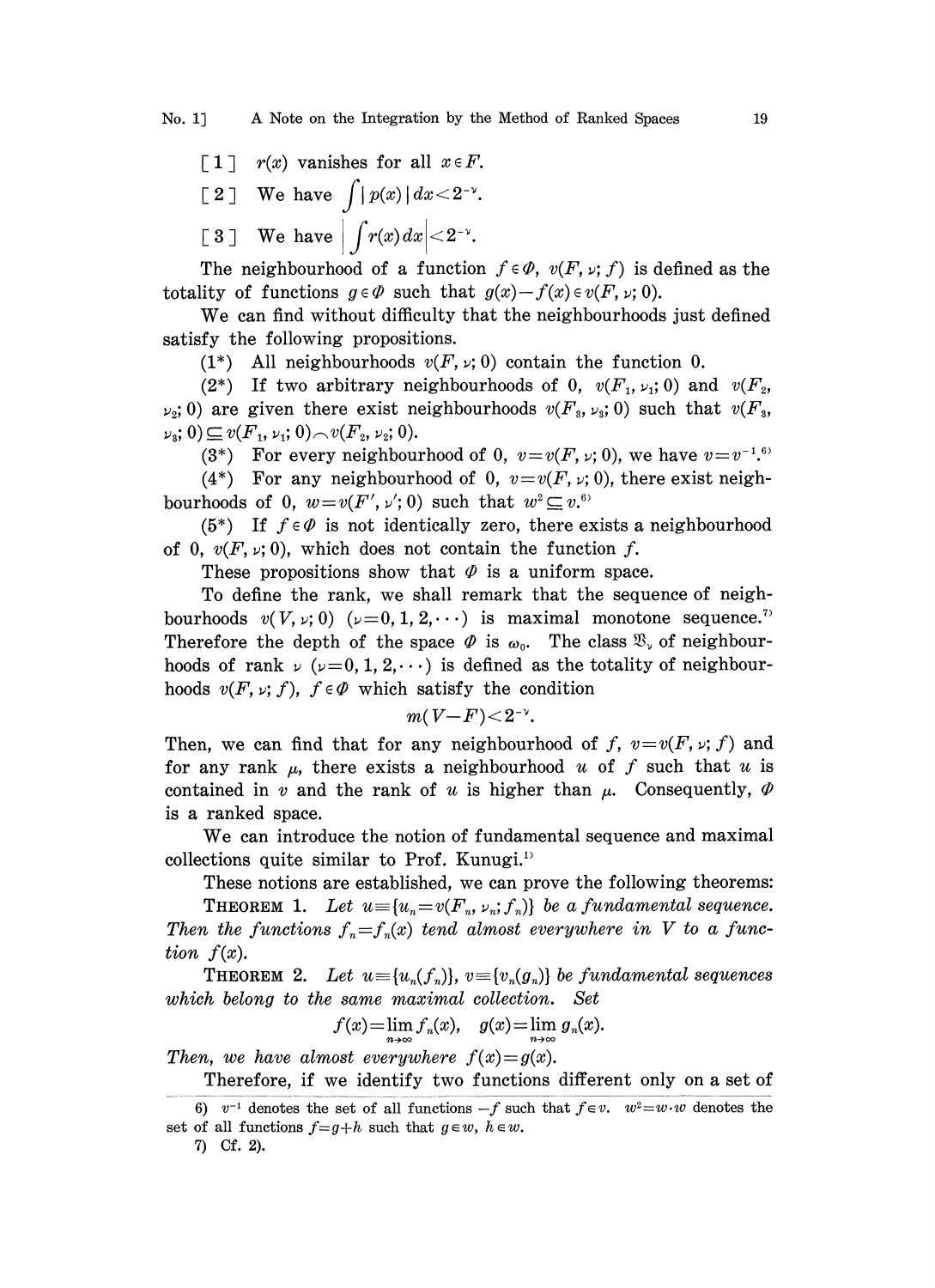measure 0, each maximal collection  $f^*$  decides a function. We denote this function  $J[f^*]$  and we shall call it a function associated to maximal collection  $f^*$ .

**PROPOSITION 1.** Let  $u \equiv \{u_n(f_n)\}\$  be an arbitrary fundamental  $\equiv$   $\{u_n(f_n)\}$  be an arbitrary fundamental<br>forms a Cauchu sequence of real numbers sequence. Then  $\int f_n(x) \, dx$  forms a Cauchy sequence of real numbers. Consequently we can write:  $I[u] = \lim_{n \to \infty} \int f_n(x) dx$ .

PROPOSITION 2. If two fundamental sequences  $u \equiv \{u_n(f_n)\}, v \equiv$  $\{v_n(g_n)\}\$ belong to the same maximal collection  $f^*$  then  $I[u]=I[v].$ 

Therefore we can write this common value  $I=I[f^*].$ 

**PROPOSITION 3.** Let  $u \equiv \{u_n=v(F_n, v_n; f_n)\}$  be a arbitrary fundamental sequence, such that  $F_n \subseteq F_{n+1}$   $(n=0,1,2,\dots)$ , and we set  $f(x)$  $=\lim f_n(x)$ . Then for every m,  $m=0, 1, 2, \cdots$  the function  $f(x) \cdot \chi_{F_m}(x)$ belongs to the class  $\varPhi$ <sub>2</sub>.

In fact, the sequence of functions  $(f_{n'}-f_n)^+\chi_{F_m}$   $(n>m,n'=n,$  $n+1,\dots$ , each of which belongs to  $\varPhi_2$ , tends almost everywhere to  $(f-f_n)^+\chi_{F_m}$ , furthermore the sequence of values satisfies  $\int (f_{n'}-f_n)^+$  $\chi_{F_m} dx < 2^{-\nu_n}$  ( $n' = n, n+1, \cdots$ ), and then by Fatou's lemma we have  $\chi_{F_m} dx < 2^{-\nu_n}$  ( $n' = n, n+1, \cdots$ ), and then by Fatou's lemma we have<br>  $(f - f_n)^{\dagger} \chi_{F_m} \in \varPhi_2$ . Similarly we get  $(f - f_n)^{\dagger} \chi_{F_m} \in \varPhi_2$ . Therefore  $f \cdot \chi_{F_m}$ 

Let us consider a following property of the fundamental sequence  $u=[v(F_n, \nu_n; f_n)]$  - in the following we shall call it "property (P)".

(P) There exists a function of n  $(n=0, 1, 2, \dots)$   $\phi(n)$  satisfying the. following conditions:

(1)  $\phi(n) > 0$  for  $n = 0, 1, 2, \cdots$ .

(2)  $\lim_{n \to \infty} \phi(n) = 0.$ 

 $(3)$  For every Borel set E contained in V and whose measure does not exceed the measure of  $V-F_n$ , we have  $\int |f_n(x)| \chi_E(x) dx \leq \phi(n)$ .

(4)  $F_0 \subseteq F_1 \subseteq \cdots \subseteq F_n \subseteq \cdots$ .

(5)  $\nu_0 < \nu_1 < \cdots < \nu_n < \cdots$ 

Then we can prove

THEOREM 3. Each fundamental sequence  $u \equiv \{u_n = v(F_n, v_n; f_n)\}$ which has the property (P) permit to define  $I[u]$  as a limit of sequence of integrals:

$$
I[u] = \lim_{m \to \infty} \int f(x) \chi_{F_m}(x) dx, \quad f(x) = \lim_{n \to \infty} f_n(x).
$$

Finally we say that a fundamental sequence  $u = {u_x = v(F_n, \nu_n; f_n)}$ has the property  $(P^*)$  if it satisfies, in addition to the property  $(P)$ , the following condition.

(6) There exists a positive integer k,  $k \geq 2$  (independent of n)